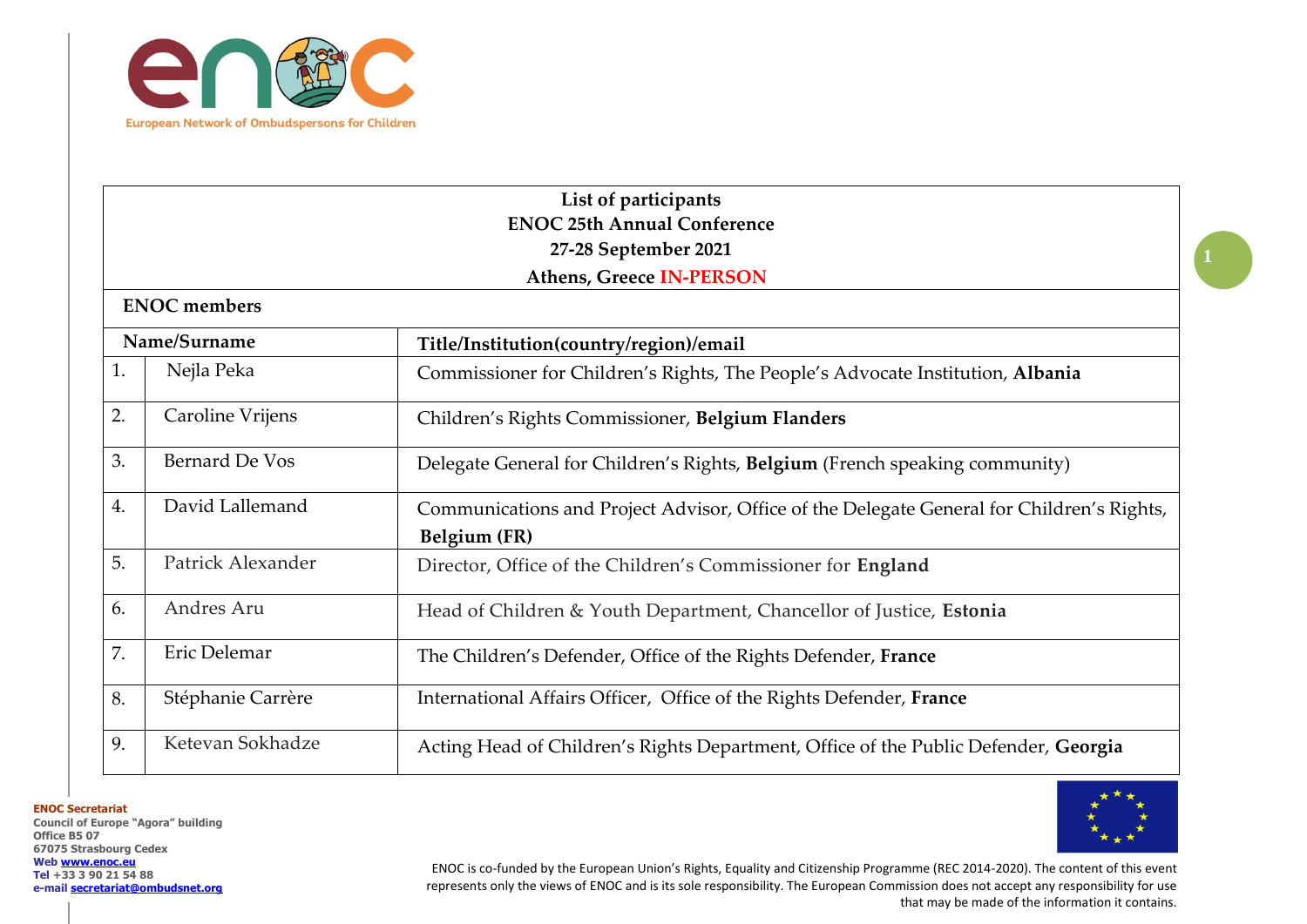

| 10. | <b>Andreas Pottakis</b> | The Greek Ombudsman                                |
|-----|-------------------------|----------------------------------------------------|
| 11. | Theoni Koufonikolakou   | Deputy Ombudswoman for Children's Rights, Greece   |
| 12. | Anna Routsi             | Senior Investigator, Office of the Greek Ombudsman |
| 13. | Olga Lyssandropoulou    | Senior Investigator, Office of the Greek Ombudsman |
| 14. | Alexandra Moschopoulou  | Senior Investigator, Office of the Greek Ombudsman |
| 15. | Maria Bliati            | Senior Investigator, Office of the Greek Ombudsman |
| 16. | Niki Bafe               | Senior Investigator, Office of the Greek Ombudsman |
| 17. | Evangelia Papapaschou   | Secretariat, Office of the Greek Ombudsman         |
| 18. | Ioanna Kouvaritaki      | Senior Investigator, Office of the Greek Ombudsman |
| 19. | Samantha Stratidaki     | Senior Investigator, Office of the Greek Ombudsman |
| 20. | Natasa Pitsou           | Advisor, Office of the Greek Ombudsman             |
| 21. | Salvör Nordal           | The Ombudsman for Children, Iceland                |
| 22. | Kristina Freiberga      | Senior Lawyer, Ombudsman's office, Latvia          |

**ENOC Secretariat Council of Europe "Agora" building Office B5 07 67075 Strasbourg Cedex Web [www.enoc.eu](http://www.enoc.eu/) Tel +33 3 90 21 54 88 e-mail [secretariat@ombudsnet.org](mailto:secretariat@ombudsnet.org)**



ENOC is co-funded by the European Union's Rights, Equality and Citizenship Programme (REC 2014-2020). The content of this event represents only the views of ENOC and is its sole responsibility. The European Commission does not accept any responsibility for use that may be made of the information it contains.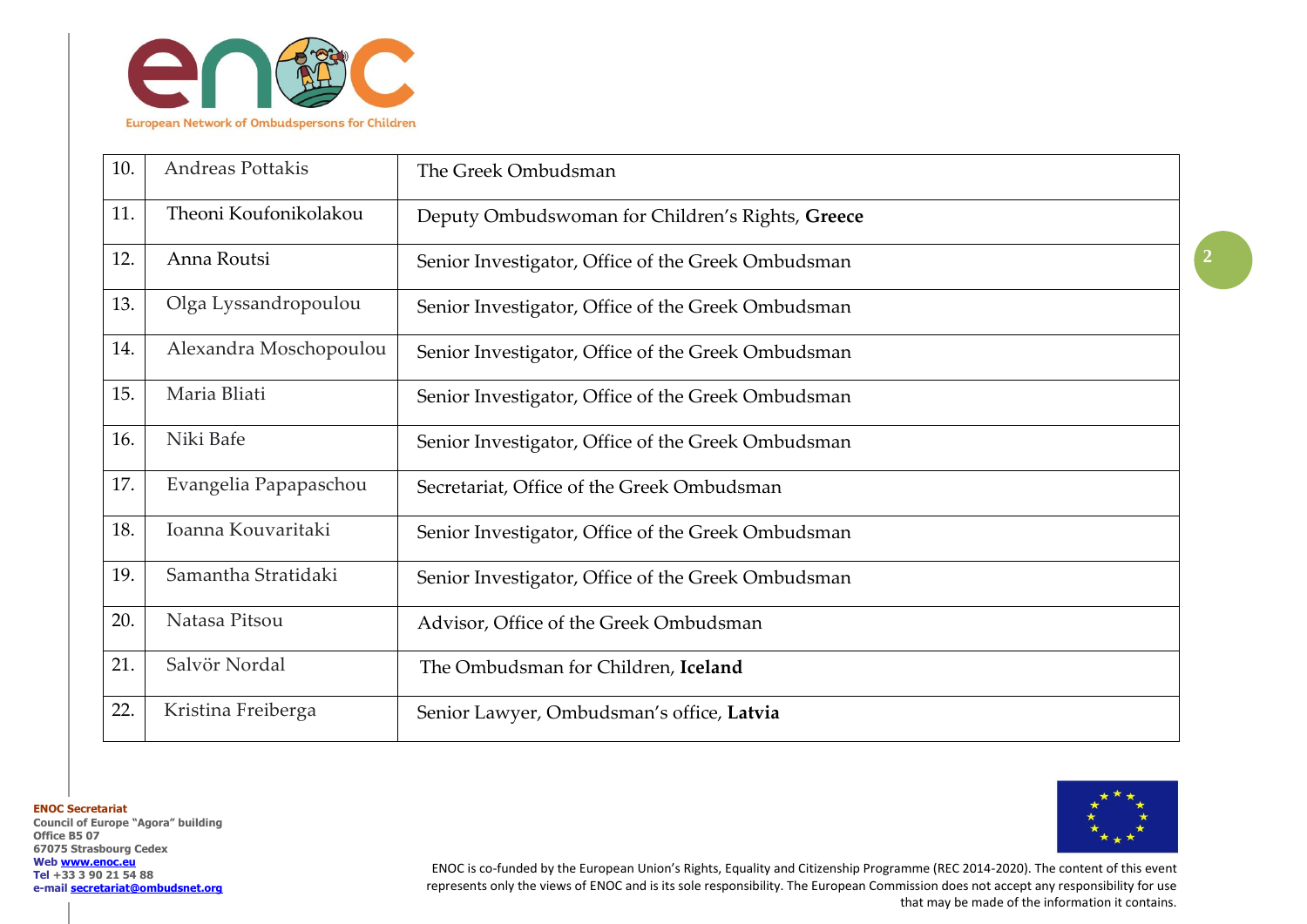

| 23. | Edita Ziobiene          | Ombudsperson for Children's Rights, Lithuania                                                                                    |
|-----|-------------------------|----------------------------------------------------------------------------------------------------------------------------------|
| 24. | Charel Schmit           | Ombudsman for Children and Adolescents (OKaJu), Luxembourg                                                                       |
| 25. | Koulla Yiasouma         | Northern Ireland Commissioner for Children & Young People                                                                        |
| 26. | Mikolaj Pawlak          | Ombudsman for Children, Poland                                                                                                   |
| 27. | Agata Jasztal           | Head of International Affairs and Constitutional Department, Office of the Ombudsman<br>for Children, Poland                     |
| 28. | Jelena Selakovic        | Advisor, Office of the Protector of Citizens, Serbia                                                                             |
| 29. | Danijela Radojević      | Advisor, Office of the Protector of Citizens, Serbia                                                                             |
| 30. | Andrej Peter            | Expert Advisor, Office of the Commissioner for Children, Slovakia                                                                |
| 31. | <b>Bruce Adamson</b>    | Children and Young People's Commissioner Scotland                                                                                |
| 32. | Eilisabeth Dahlin       | Ombudsman for Children, Sweden                                                                                                   |
| 33. | Aksana Filipishyna      | Representative of the Ukrainian Parliament Commissioner for Human Rights for<br>Observance of the Rights of the child and family |
| 34. | Maksym Polishchuk       | Advisor, Office of the Parliament Commissioner for Human Rights, Ukraine                                                         |
|     | <b>ENOC Secretariat</b> |                                                                                                                                  |

**Council of Europe "Agora" building Office B5 07 67075 Strasbourg Cedex Web [www.enoc.eu](http://www.enoc.eu/) Tel +33 3 90 21 54 88 e-mail [secretariat@ombudsnet.org](mailto:secretariat@ombudsnet.org)**

**ENOC Secretariat**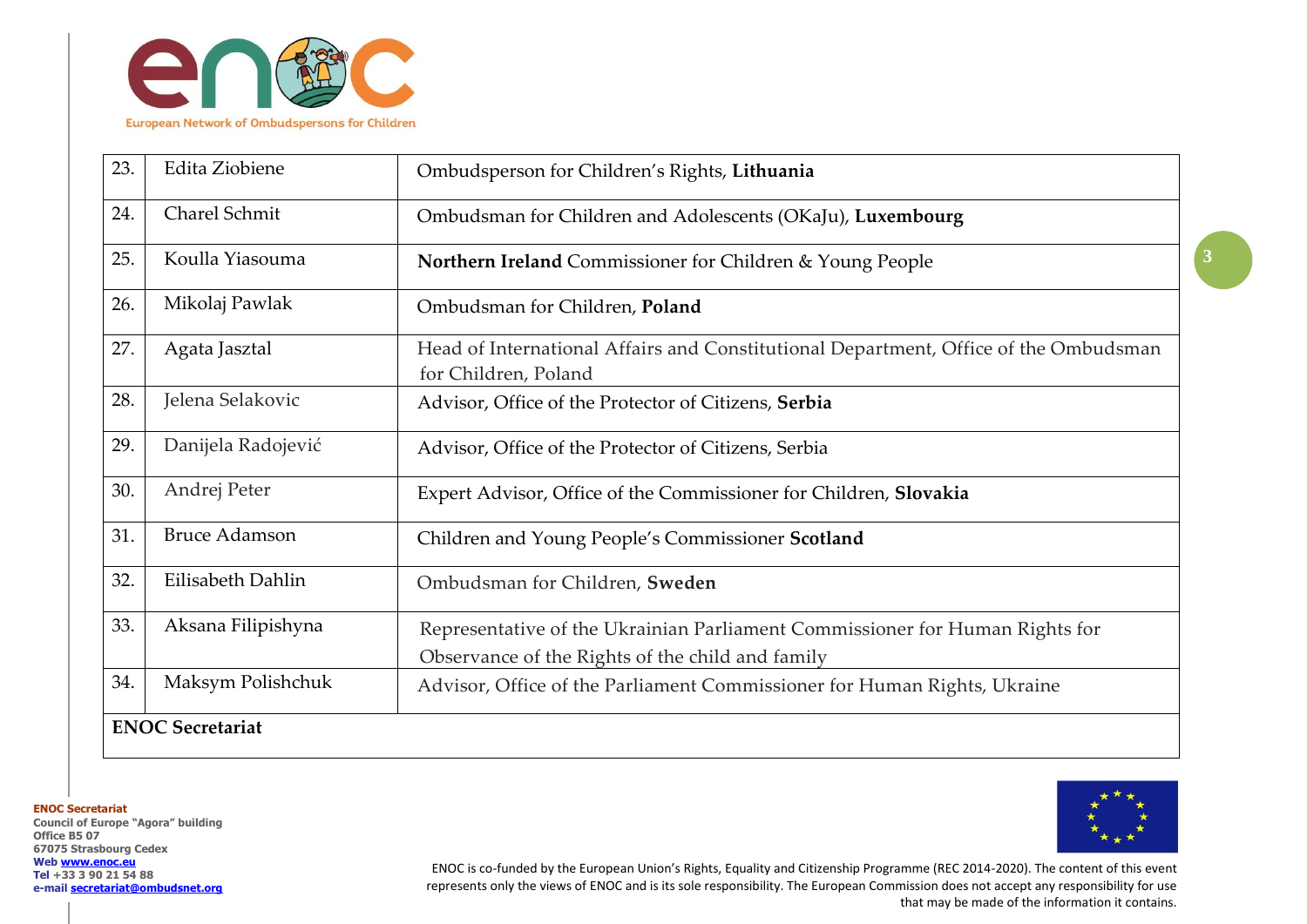

| 35. | Polina Atanasova                      | <b>ENOC Coordinator, ENOC Secretariat, France</b>                             |
|-----|---------------------------------------|-------------------------------------------------------------------------------|
| 36. | Coralie Da Silva                      | <b>ENOC Assistant Coordinator, ENOC Secretariat, France</b>                   |
|     | <b>Speakers / Observers IN-PERSON</b> |                                                                               |
| 37. | Georgios Giannakopoulos               | Asst. Professor of Child and Adolescent Psychiatry                            |
|     |                                       | Department of Child Psychiatry, School of Medicine, National and Kapodistrian |
|     |                                       | University of Athens, "Aghia Sophia" Children's Hospital, Athens, Greece      |
| 38. | Gerasimos A. Kolaitis                 | Professor of Child Psychiatry, Head of Department of Child Psychiatry, Athens |
|     |                                       | <b>University Medical School</b>                                              |
| 39. | George Nikolaidis                     | Director, Institute of Child Health, Greece                                   |
| 40. | Andriani<br>Maria<br>Kostopoulou      | Chair of the Steering Committee for the Rights of the Child (CDENF)           |
| 41. | Véronique Lerch                       | Independent expert, ENOC-UNICEF project                                       |
| 42. | Emilio Puccio                         | Secretary General of the European Parliament Intergroup on Children's Rights  |
| 43. | Yorgos Konstantinou                   | Graphic Facilitator                                                           |
| 44. | Sofia                                 | ENYA young advisor, Greece                                                    |
| 45. | Rozina                                | ENYA young advisor, Greece                                                    |

**Council of Europe "Agora" building Office B5 07 67075 Strasbourg Cedex Web [www.enoc.eu](http://www.enoc.eu/) Tel +33 3 90 21 54 88 e-mail [secretariat@ombudsnet.org](mailto:secretariat@ombudsnet.org)**

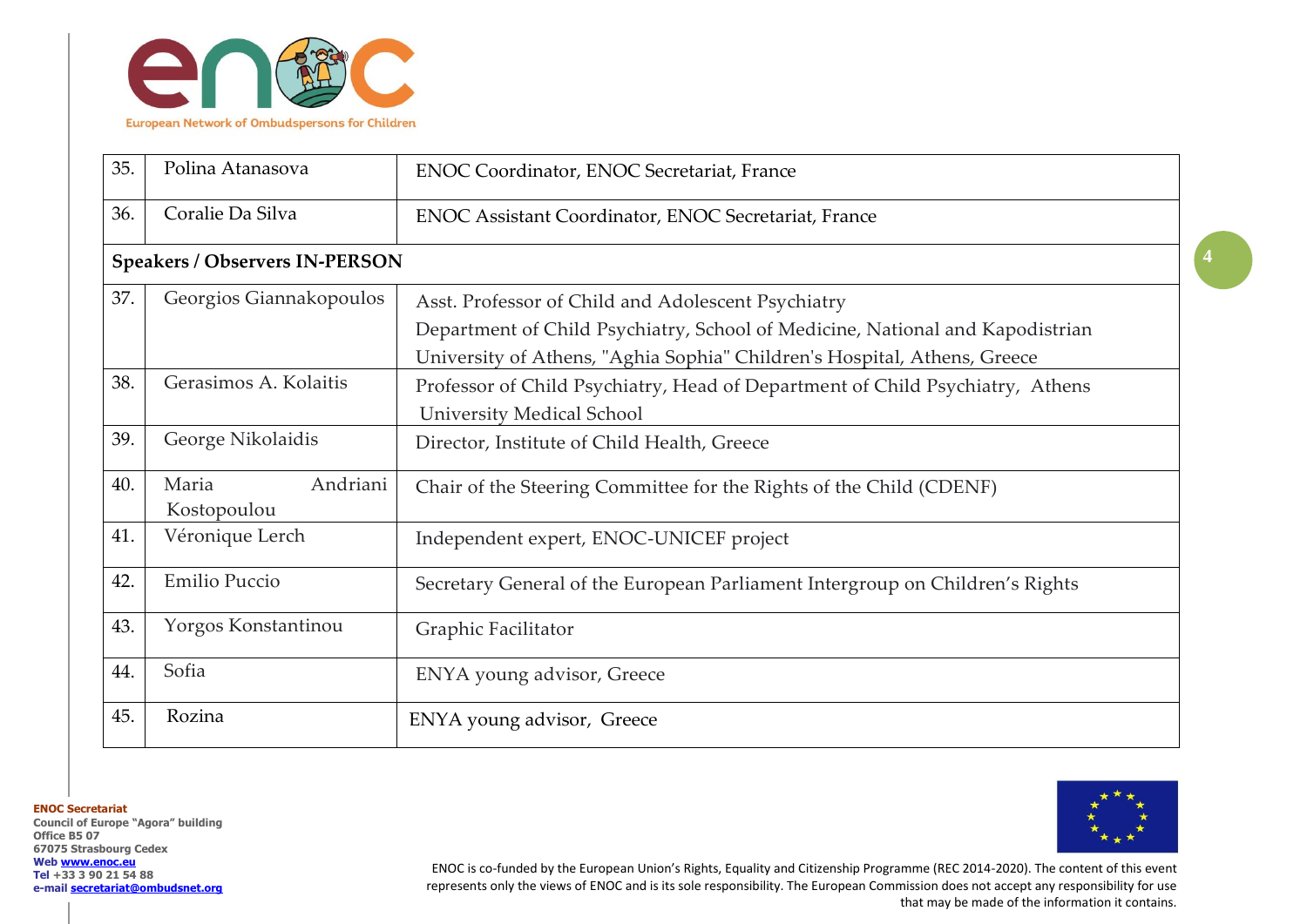

## **List of participants ENOC 25th Annual Conference 27-28 September 2021 Online, Zoom**

## **ENOC Members**

|     | Name/Surname                | Title/Institution(country/region)/email                                                                                      |
|-----|-----------------------------|------------------------------------------------------------------------------------------------------------------------------|
| 46. | Mayte Teresa Salces Rodrigo | Advisor on children and adolescent's rights, Ombudsman of Andalusia, Spain                                                   |
| 47. | Ivetta Shahbazyan           | Head of Children's Rights Protection Unit, Office of the Human Rights Defender,<br>Armenia                                   |
| 48. | Nigar Aghayeva              | Head of the Unit for the Protection of Child's Rights, Office of the Commissioner for<br>Human Rights, Azerbaijan            |
| 49. | Ayten Tariverdiyeva         | Head of Unit, Office of the Commissioner for Human Rights, Azerbaijan                                                        |
| 50. | Zuria Arzua                 | Officer, Office of the Ombudsman for the Basque country, Spain                                                               |
| 51. | Sarah Meys                  | Policy Advisor, Children's Rights Commissioner, Belgium Flanders                                                             |
| 52. | Ljubinko Mitrović           | Ombudsman, Institution of Human Rights Ombudsmen, Bosnia and Herzegovina                                                     |
| 53. | Aleksandra Marin Diklić     | Head of Department for Monitoring the Exercise of the Rights of the Child, Assistant<br>Ombudsperson, Bosnia and Herzegovina |
| 54. | Nives Jukić                 | Human Rights Ombudsperson, Institution of Human Rights Ombudsmen, Bosnia and<br>Herzegovina                                  |

**ENOC Secretariat**

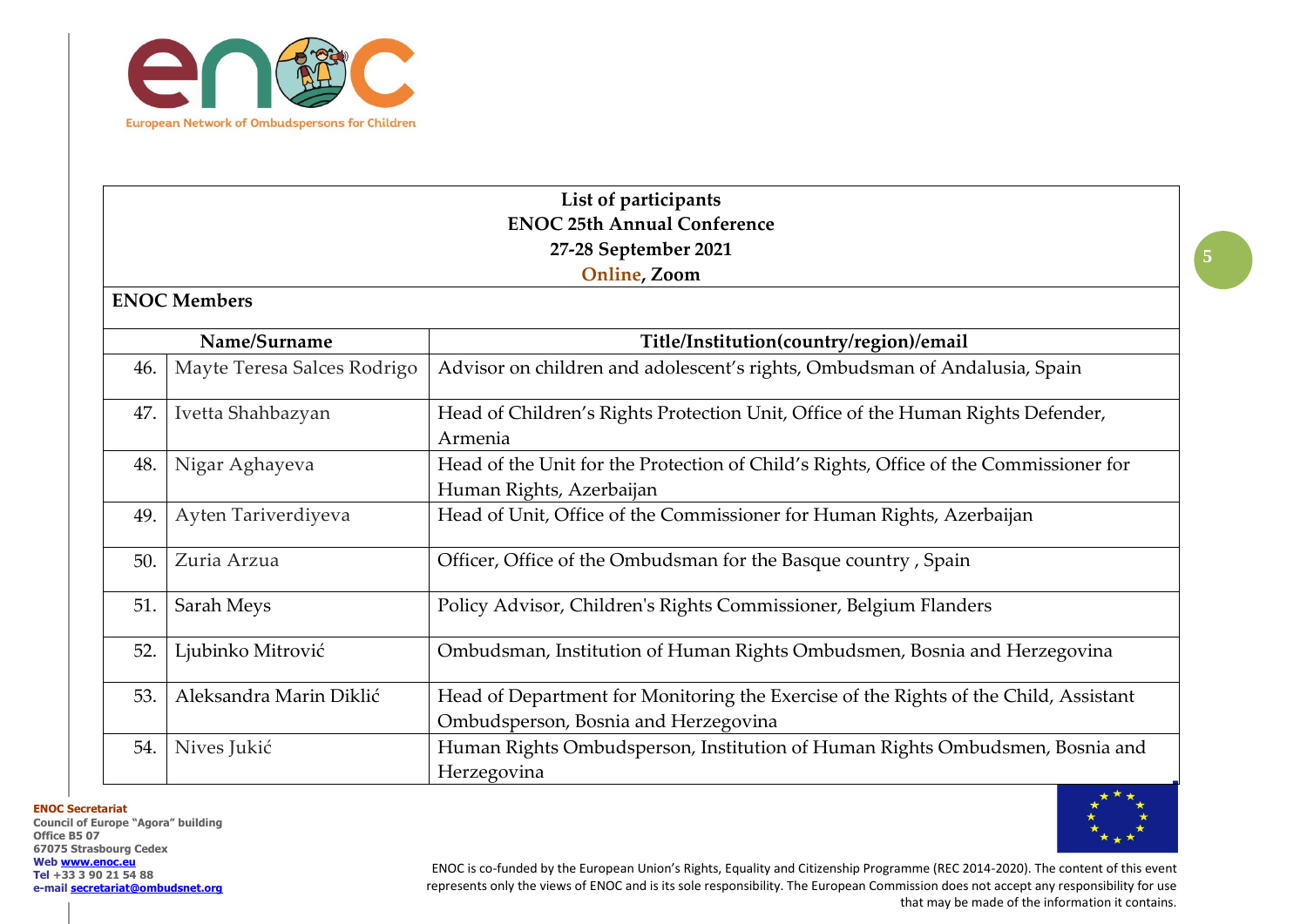

| 55. | Jasminka Džumhur         | Human Rights Ombudsperson, Institution of Human Rights Ombudsmen, Bosnia and |
|-----|--------------------------|------------------------------------------------------------------------------|
|     |                          | Herzegovina                                                                  |
| 56. | Katia Hristova-Valtcheva | Head of Cabinet, Office of the Ombudsman of Bulgaria                         |
| 57. | Maria Jesus Larios       | Deputy Ombudsman for Children's Rights, Catalonia / Spain                    |
| 58. | Danijela Zagar           | Advisor, Office of the Ombudsperson for Children, Croatia                    |
| 59. | Despo Michaelidou        | <b>Cypriot Commissioner for Children's Rights</b>                            |
| 60. | Maria Rossidou           | Head of Office, Office of the Commissioner for Children's Rights, Cyprus     |
| 61. | Lisbeth Sjørup           | Director, The National Council for Children, Denmark                         |
| 62. | Sofie Kryger             | Legal Advisor, The National Council for Children, Denmark                    |
| 63. | Elina Pekkarinen         | Ombudsman for Children, Finland                                              |
| 64. | Katja Mettinen           | Senior Officer, Office of the Ombudsman for Children, Finland                |
| 65. | Maria Tsangari           | Special Investigator-Psychologist, Greek Ombudsman's Office                  |
| 66. | Liza Bukor               | Legal expert, Office of the Commissioner for Fundamental Rights, Hungary     |
| 67. | Niall Muldoon            | Ombudsman for Children, Ireland                                              |

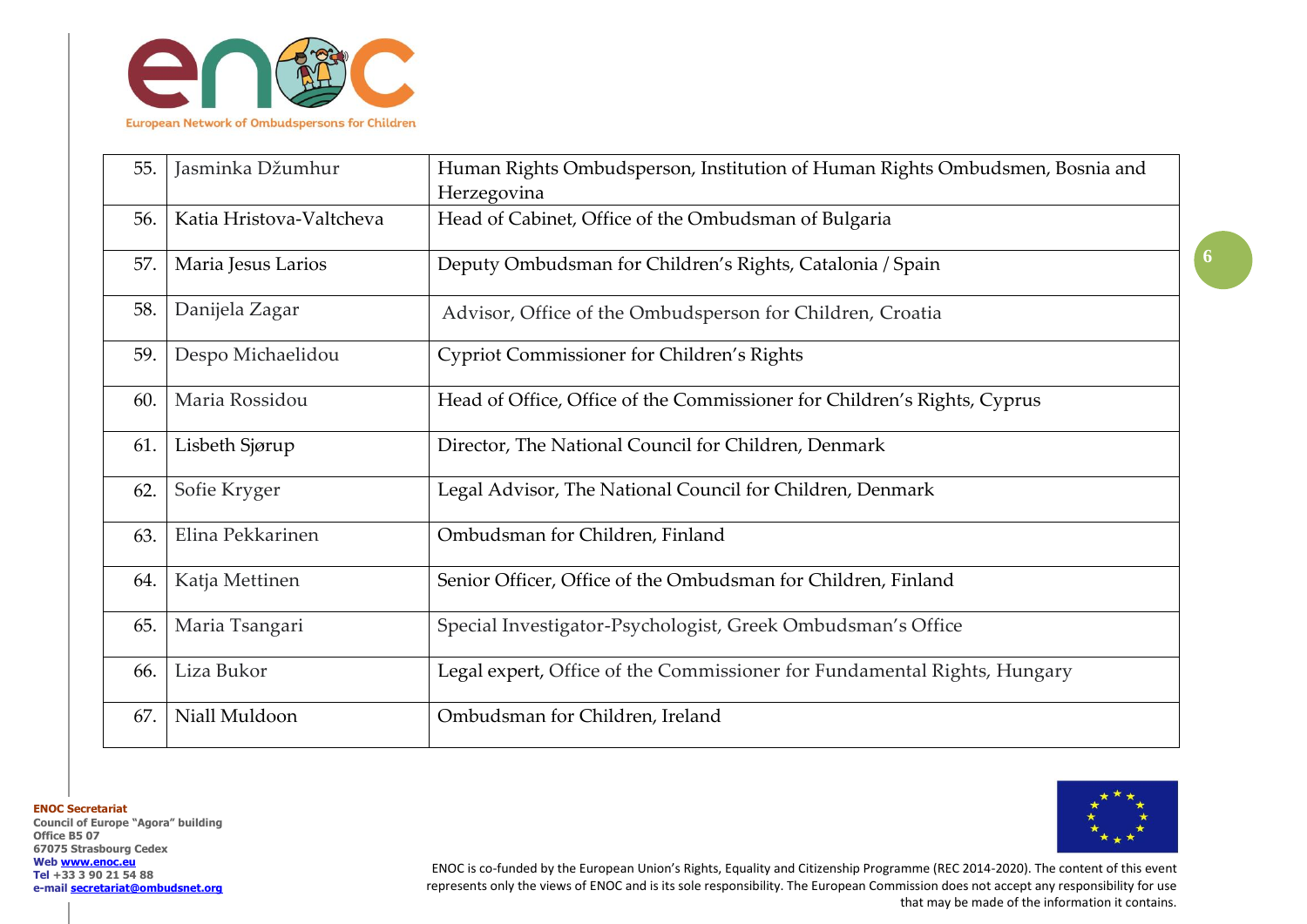

| 68. | Carmel Corrigan         | Head of Participation and Rights Education, Ombudsman for Children's Office, Ireland |
|-----|-------------------------|--------------------------------------------------------------------------------------|
| 69. | Sarah Groarke           | Policy Office, Ombudsman for Children's Office, Ireland                              |
| 70. | Ciara Gill              | Policy Office, Ombudsman for Children's Office, Ireland                              |
| 71. | Karen McAuley           | Head of Policy, Ombudsman for Children's Office, Ireland                             |
| 72. | Aine Jackson            | Policy Officer, Ombudsman for Children's Office, Ireland                             |
| 73. | Diego Castillo          | Policy Officer, Ombudsman for Children's Office, Ireland                             |
| 74. | Carla Garlatti          | Italian Independent Authority for Children and Adolescents                           |
| 75. | Deborah McMillan        | Commissioner, Office of the Children's Commissioner Jersey                           |
| 76. | Agris Skudra            | Lawyer, Ombudsman's Office, Latvia                                                   |
| 77. | Serge Thill             | Deputy of the Ombudsman for Children and Young People (OkaJu), Luxembourg            |
| 78. | Julie Franck            | Individual complaints officer, Lawyer, OKAJU, Luxembourg                             |
| 79. | Pauline Miceli          | Commissioner for Children, Malta                                                     |
| 80. | Suzanne Garcia Imbernon | Task Manager, Office of the Commissioner for Children, Malta                         |

**ENOC Secretariat Council of Europe "Agora" building Office B5 07 67075 Strasbourg Cedex Web [www.enoc.eu](http://www.enoc.eu/) Tel +33 3 90 21 54 88 e-mail [secretariat@ombudsnet.org](mailto:secretariat@ombudsnet.org)**



ENOC is co-funded by the European Union's Rights, Equality and Citizenship Programme (REC 2014-2020). The content of this event represents only the views of ENOC and is its sole responsibility. The European Commission does not accept any responsibility for use that may be made of the information it contains.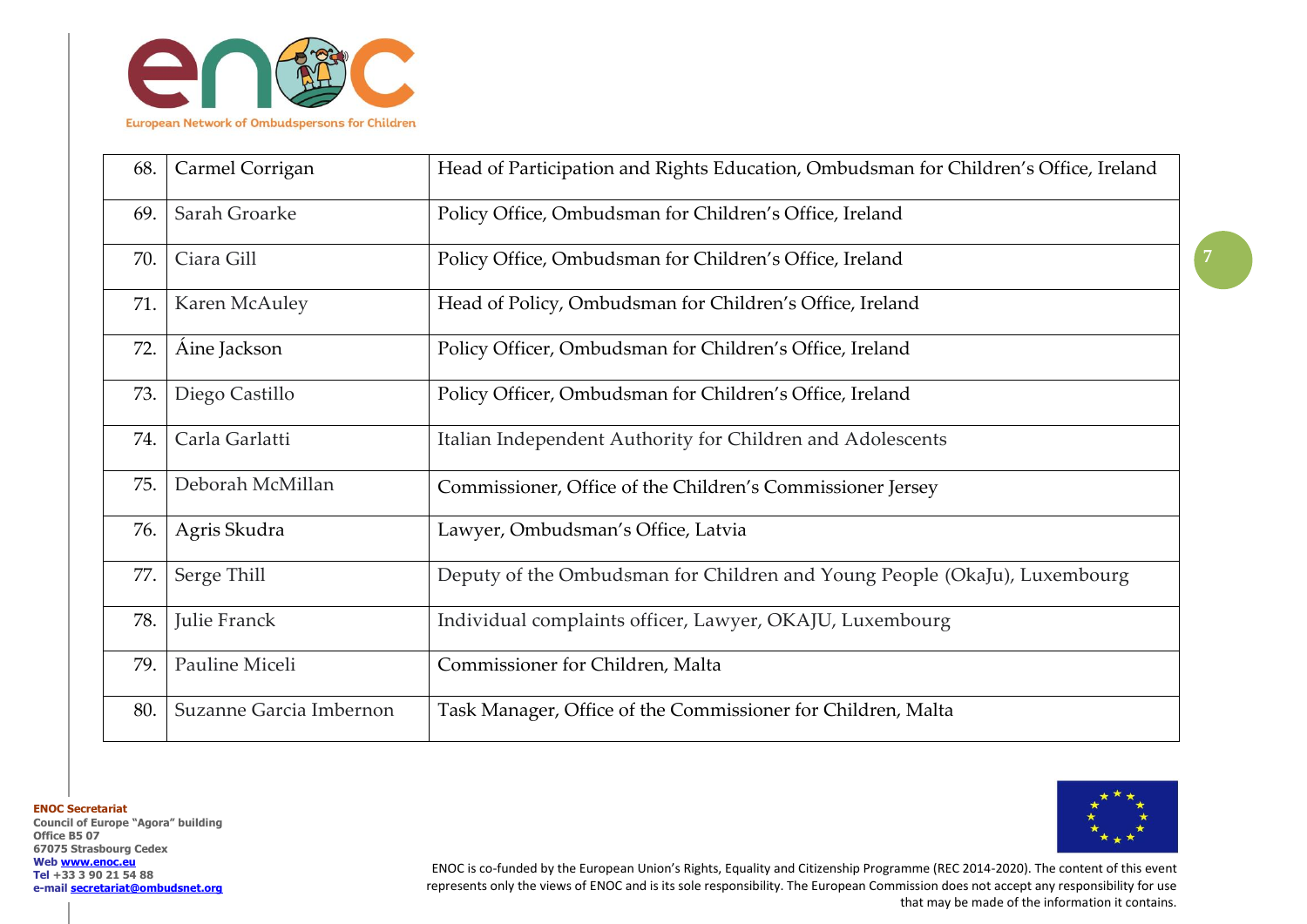

| 81. | Rodica Malicev      | Advisor, People's Advocate's Office, Moldova                                     |
|-----|---------------------|----------------------------------------------------------------------------------|
| 82. | Ana Verdeș          | UNICEF Project Coordinator, People's Advocate Office, Moldova                    |
| 83. | Inga Bejer Engh     | Ombudsperson for Children, Norway                                                |
| 84. | Mairead McCafferty  | Chief Executive, Northern Ireland Commissioner for Children & Young People       |
| 85. | Alex Tennant        | Head of Policy and Participation, NICCY                                          |
| 86. | Dragica Radovic     | Ombudsman for Children, Republika Srpska, Bosnia & Herzegovina                   |
| 87. | Jože Ruparčič       | Deputy Ombudsman, The Human Rights Ombudsman of the Republic of Slovenia         |
| 88. | Gina Wilson         | Head of Strategy, Children and Young People's Commissioner Scotland              |
| 89. | Helen Griffiths     | Policy and Engagement Officer, Children and Young People's Commissioner Scotland |
| 90. | Megan Farr          | Policy Officer, Office of the Children and Young People's Commissioner Scotland  |
| 91. | Margrite Kalverboer | Ombudsperson for Children, The Netherlands                                       |
| 92. | Rhea Verheul        | Senior Policy Advisor, Office of the Ombudsperson for Children, the Netherlands  |
| 93. | Sally Holland       | Children's Commissioner for Wales                                                |

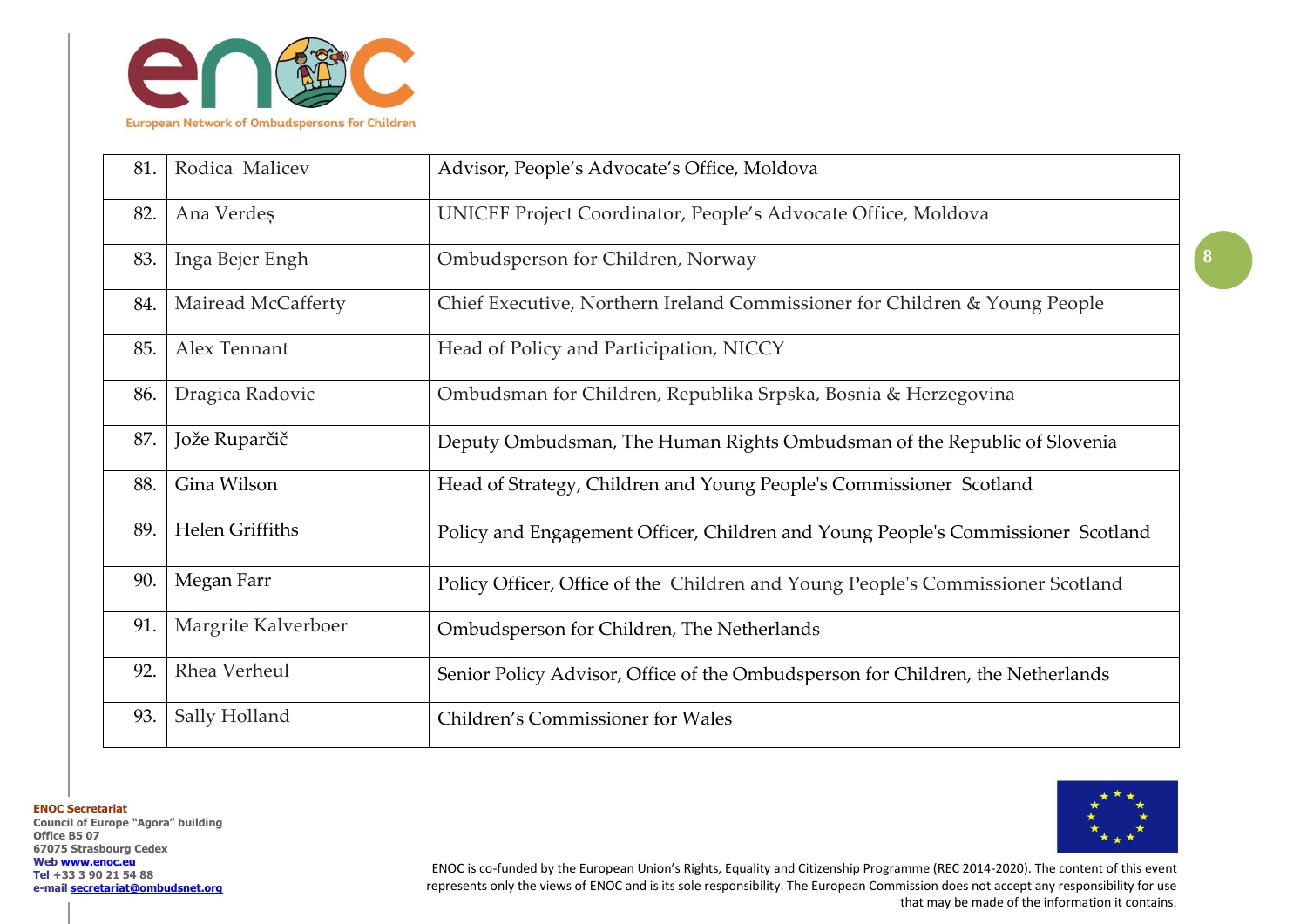

| <b>Observers/Guests</b> |                                     |                                                                                               |
|-------------------------|-------------------------------------|-----------------------------------------------------------------------------------------------|
| 94.                     | Monika Jagiello                     | Administrator, Office of the European Parliament Coordinator on Children's Rights             |
| 95.                     | Charlotte Altenhöner-Dion           | Advisor, Office of the Council of Europe Commissioner for Human Rights                        |
| 96.                     | Zaruhi Gasparyan                    | Senior Project Officer, Council of Europe Children's Rights Division                          |
| 97.                     | Phenny Kakama                       | Child protection specialist, UNICEF                                                           |
| 98.                     | Luciano Calestini                   | <b>UNICEF Representative in Greece</b>                                                        |
| 99.                     | Theodora D. Tsovili                 | Senior Protection Associate, UNHCR Representation in Greece                                   |
| 100.                    | Mieke Schuurman                     | Senior Policy Advisor Child Rights & Safeguarding, Eurochild                                  |
| 101.                    | Prof. Dato' Noor Aziah Mohd<br>Awal | Office of the Children's Commissioner (OCC), Human Rights Commission of Malaysia<br>(SUHAKAM) |
| 102.                    | Izyan Hazwani Ahmad                 | Officer, SUHAKAM (Human Rights Commission of Malaysia)                                        |
| 103.                    | Claudia Kittel                      | Head National CRC Monitoring Mechanism, German Institute for Human Rights                     |
| 104.                    | Dragos Cordos                       | Legal expert, People's Advocate's Office, Romania                                             |
| 105.                    | Ioan Tudor                          | Expert, People's Advocate's Office, Romania                                                   |

**Council of Europe "Agora" building Office B5 07 67075 Strasbourg Cedex Web [www.enoc.eu](http://www.enoc.eu/) Tel +33 3 90 21 54 88 e-mail [secretariat@ombudsnet.org](mailto:secretariat@ombudsnet.org)**



**9**

ENOC is co-funded by the European Union's Rights, Equality and Citizenship Programme (REC 2014-2020). The content of this event represents only the views of ENOC and is its sole responsibility. The European Commission does not accept any responsibility for use that may be made of the information it contains.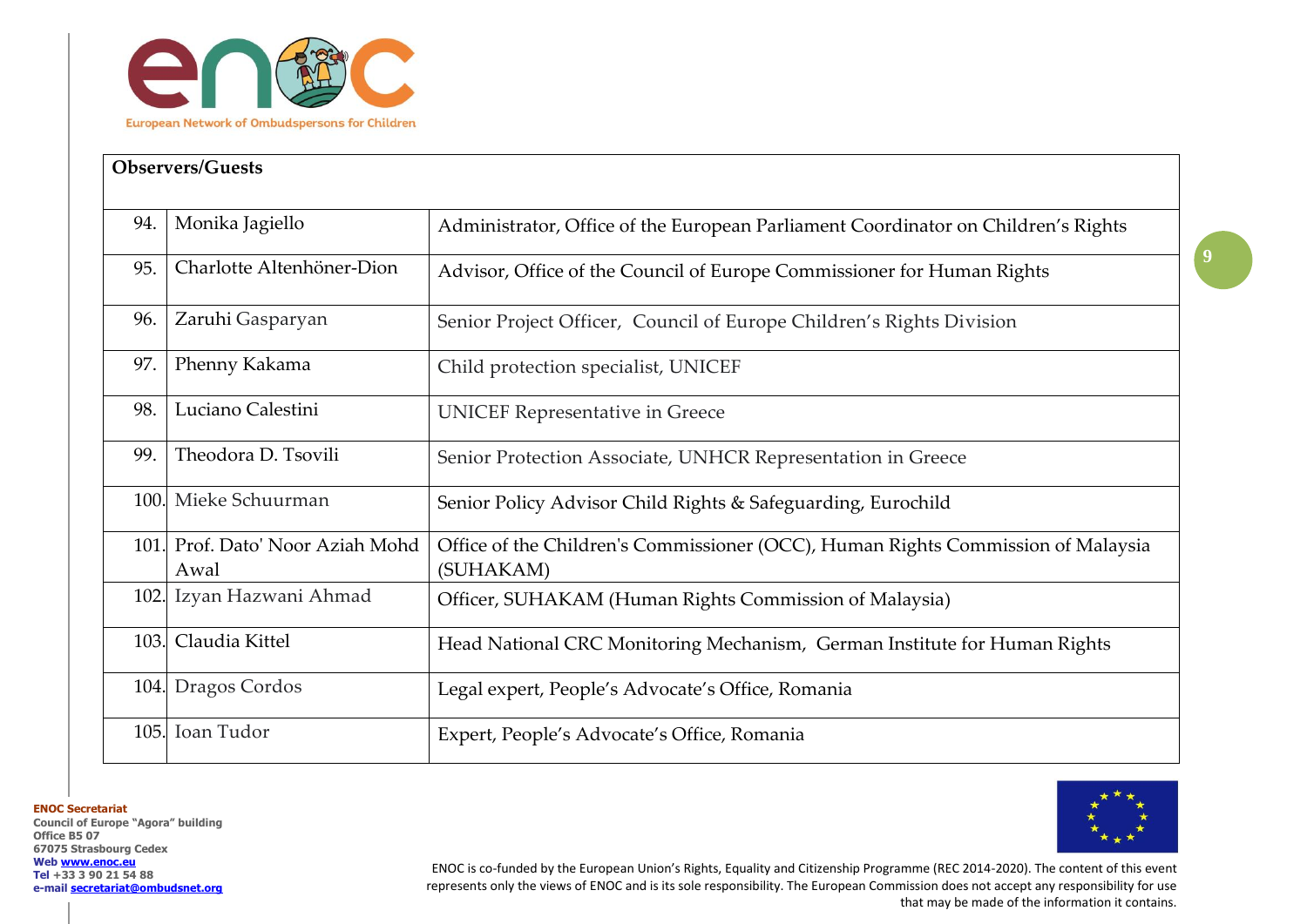

| 106. | Elisabeta Slabu                    | Expert, People's Advocate's Office, Romania                       |
|------|------------------------------------|-------------------------------------------------------------------|
|      | 107. Alina Pangrate                | Expert, People's Advocate institution Office, Romania             |
|      | 108. Dorica Ciorogariu             | Expert, People's Advocate Institution, Romania                    |
|      | 109. Ligia Craciunescu             | Advisor, People's Advocate Institution, Romania                   |
|      | 110. Camelia Cristian              | Advisor, People's Advocate Institution, Romania                   |
|      | 111. Lavinia Maria Bontea          | Advisor, People's Advocate Institution, Romania                   |
|      | 112. Claudia Iona Szabo            | Advisor, People's Advocate Institution, Romania                   |
|      | 113. Magdalena-Gabriela<br>Dănescu | Advisor, People's Advocate Institution, Romania                   |
|      | 114. Dilek Soykan                  | Expert, Ombudsman's Office, Turkey                                |
|      | 115. Amy Graham                    | Senior Project Officer, Australian Human Rights Commission        |
|      | 116. Liana Buchanan                | Commissioner for Children and Young People, Victoria, Australia   |
|      | 117. Anne Hollonds                 | Australia's National Children's Commissioner                      |
|      | 118. Natalie Lewis                 | Commissioner, Queen's land Family and Child Commission, Australia |

**Council of Europe "Agora" building Office B5 07 67075 Strasbourg Cedex Web [www.enoc.eu](http://www.enoc.eu/) Tel +33 3 90 21 54 88 e-mail [secretariat@ombudsnet.org](mailto:secretariat@ombudsnet.org)**

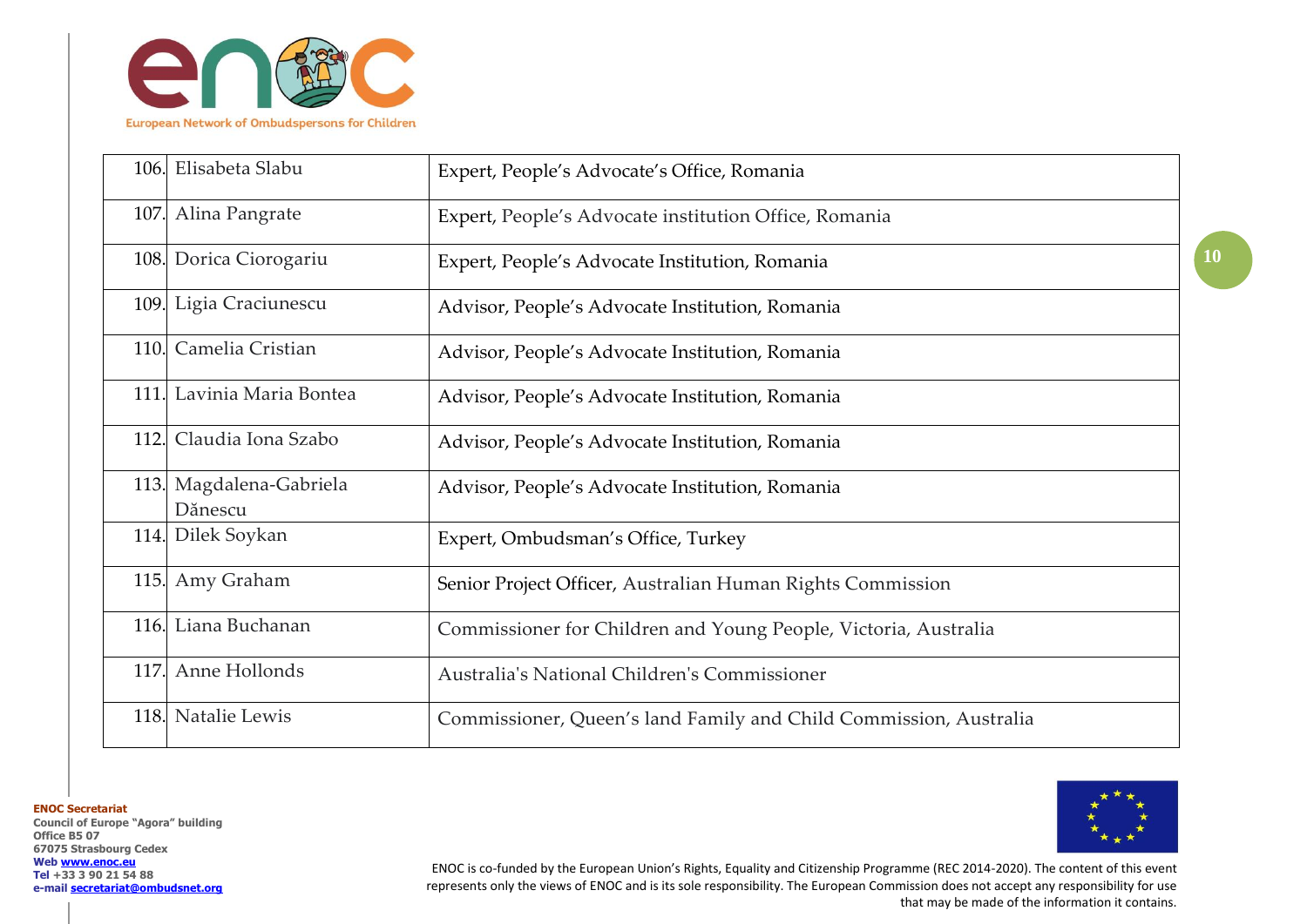

| 119. | Christina Nomdo                 | Commissioner for Children, Western Cape Commissioner for Children, South Africa                                                       |
|------|---------------------------------|---------------------------------------------------------------------------------------------------------------------------------------|
| 120. | Tessa Goldschmidt               | Advisor, Western Cape Commissioner for Children, South Africa                                                                         |
|      | <b>Invited Speakers/ online</b> |                                                                                                                                       |
| 121. | Colin Scicluna                  | Head of Cabinet for the European Commission Vice-President for Democracy &<br>Demography                                              |
| 122. | Ewa Kopacz                      | European Parliament Vice-President                                                                                                    |
| 123. | Dragos Pislaru                  | Member of the European Parliament, Vice-Chair of the EP Intergroup on the Rights<br>of the Child                                      |
| 124. | Valeria Setti                   | European Commission Coordinator for the Rights of the Child                                                                           |
| 125. | Afshan Khan                     | UNICEF Regional Director for Europe and Central Asia                                                                                  |
| 126. | Velina Todorova                 | Vice Chair of the UN Committee on the Rights of the Child                                                                             |
| 127. | Regina Jensdottir               | Head of the Council of Europe Children's Rights Division                                                                              |
| 128. | Prof. Simon Hoffman             | Professor of International Human Rights and Joint Coordinator of<br>the Observatory on Human Rights of Children at Swansea University |
| 129. | <b>Rhian Croke</b>              | Children's Rights Adviser/Researcher, Observatory on the Human Rights of Children,<br>Swansea University, ENOC expert                 |
| 130. | Vanessa Sedletzki               | International Consultant, ENOC-UNICEF project                                                                                         |

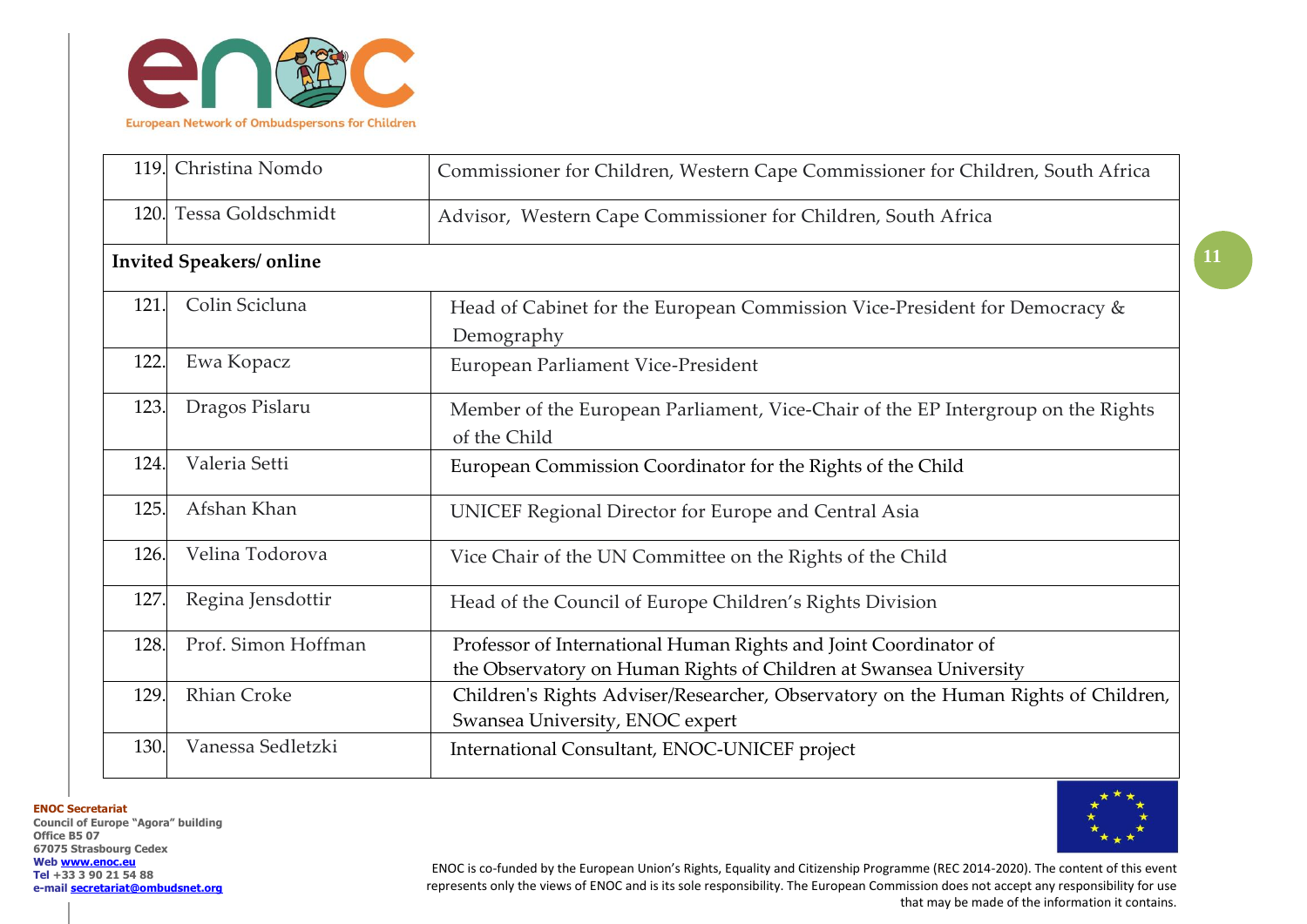

|      | <b>ENYA Young People &amp; Coordinators</b> |                              |  |
|------|---------------------------------------------|------------------------------|--|
| 131. | Eva                                         | Andalusia, Spain             |  |
| 132. | Marcos                                      | Andalusia, Spain             |  |
| 133. | Leonardo                                    | Albania                      |  |
| 134. | Agim                                        | Albania                      |  |
| 135. | Elisabeth                                   | <b>Basque Country, Spain</b> |  |
| 136. | Daniel                                      | Bulgaria                     |  |
| 137. | Joan                                        | Catalonia, Spain             |  |
| 138. | Angela                                      | Catalonia, Spain             |  |
| 139. | Aurore                                      | France                       |  |
| 140. | Fériel                                      | France                       |  |
| 141. | Rozina                                      | Greece                       |  |
| 142. | Lorella                                     | Italy                        |  |
| 143. | Elisa                                       | Malta                        |  |

**Council of Europe "Agora" building Office B5 07 67075 Strasbourg Cedex Web [www.enoc.eu](http://www.enoc.eu/) Tel +33 3 90 21 54 88 e-mail [secretariat@ombudsnet.org](mailto:secretariat@ombudsnet.org)**



ENOC is co-funded by the European Union's Rights, Equality and Citizenship Programme (REC 2014-2020). The content of this event represents only the views of ENOC and is its sole responsibility. The European Commission does not accept any responsibility for use that may be made of the information it contains.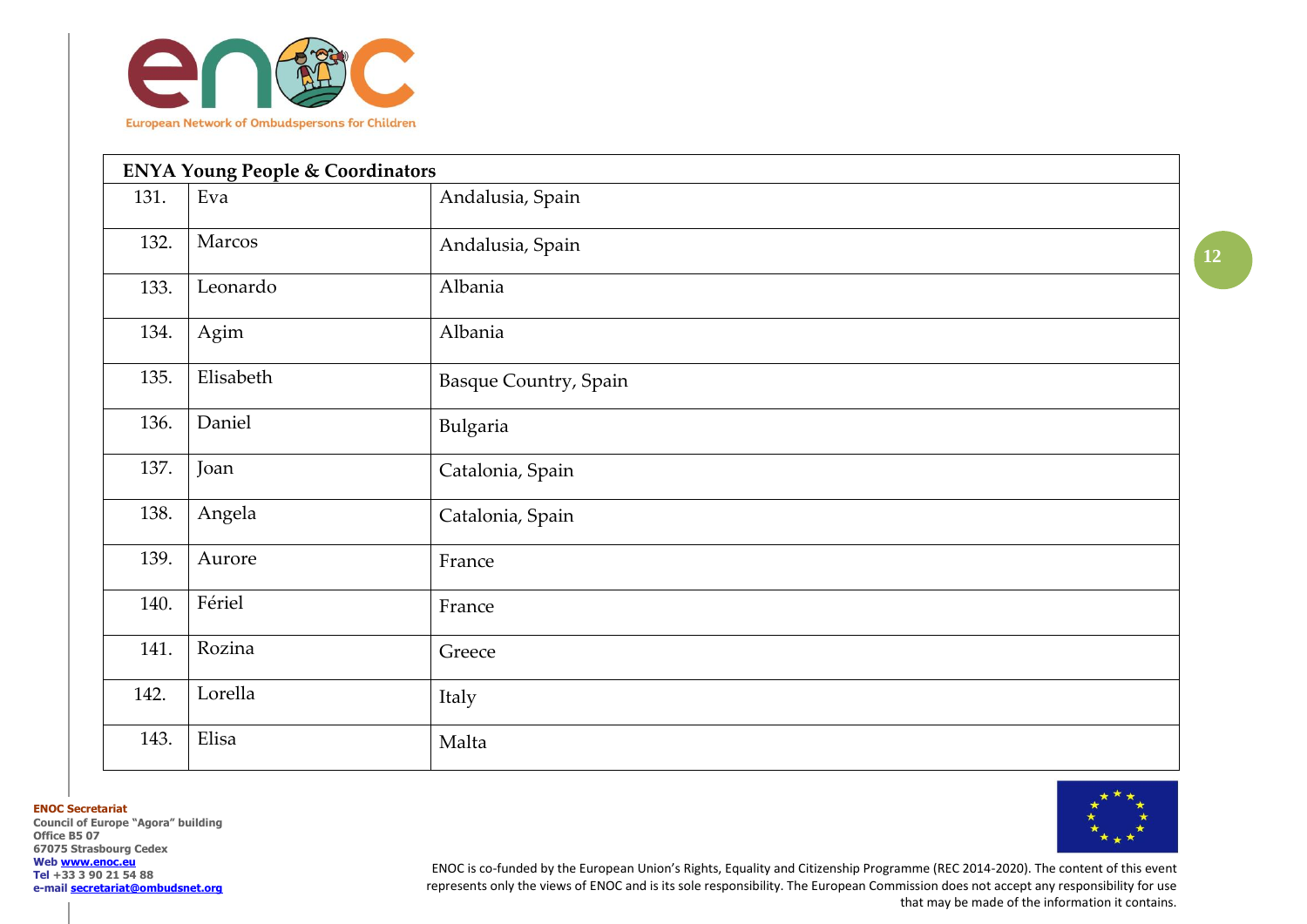

| 144.                     | Isidora               | Montenegro                                                                                                  |  |
|--------------------------|-----------------------|-------------------------------------------------------------------------------------------------------------|--|
| 145.                     | Pavle                 | Montenegro                                                                                                  |  |
| 146.                     | Holly                 | Northern Ireland                                                                                            |  |
| 147.                     | Ellie                 | Northern Ireland                                                                                            |  |
| 148.                     | Isabella              | Norway                                                                                                      |  |
| 149.                     | Ina                   | Norway                                                                                                      |  |
| 150.                     | Ally                  | Scotland                                                                                                    |  |
| 151.                     | Nikola                | Slovakia                                                                                                    |  |
| 152.                     | Volodymyr             | Ukraine                                                                                                     |  |
| 153.                     | Madeleine             | Wales                                                                                                       |  |
| <b>ENYA Coordinators</b> |                       |                                                                                                             |  |
| 154.                     | Julia Franco González | Secretary, Defensor del Menor, Andalusia                                                                    |  |
| 155.                     | Donald Fetah          | Assistant Commissioner for the Protection and Promotion of Children's Rights, People's<br>Advocate, Albania |  |

**Council of Europe "Agora" building Office B5 07 67075 Strasbourg Cedex Web [www.enoc.eu](http://www.enoc.eu/) Tel +33 3 90 21 54 88 e-mail [secretariat@ombudsnet.org](mailto:secretariat@ombudsnet.org)**



ENOC is co-funded by the European Union's Rights, Equality and Citizenship Programme (REC 2014-2020). The content of this event represents only the views of ENOC and is its sole responsibility. The European Commission does not accept any responsibility for use that may be made of the information it contains.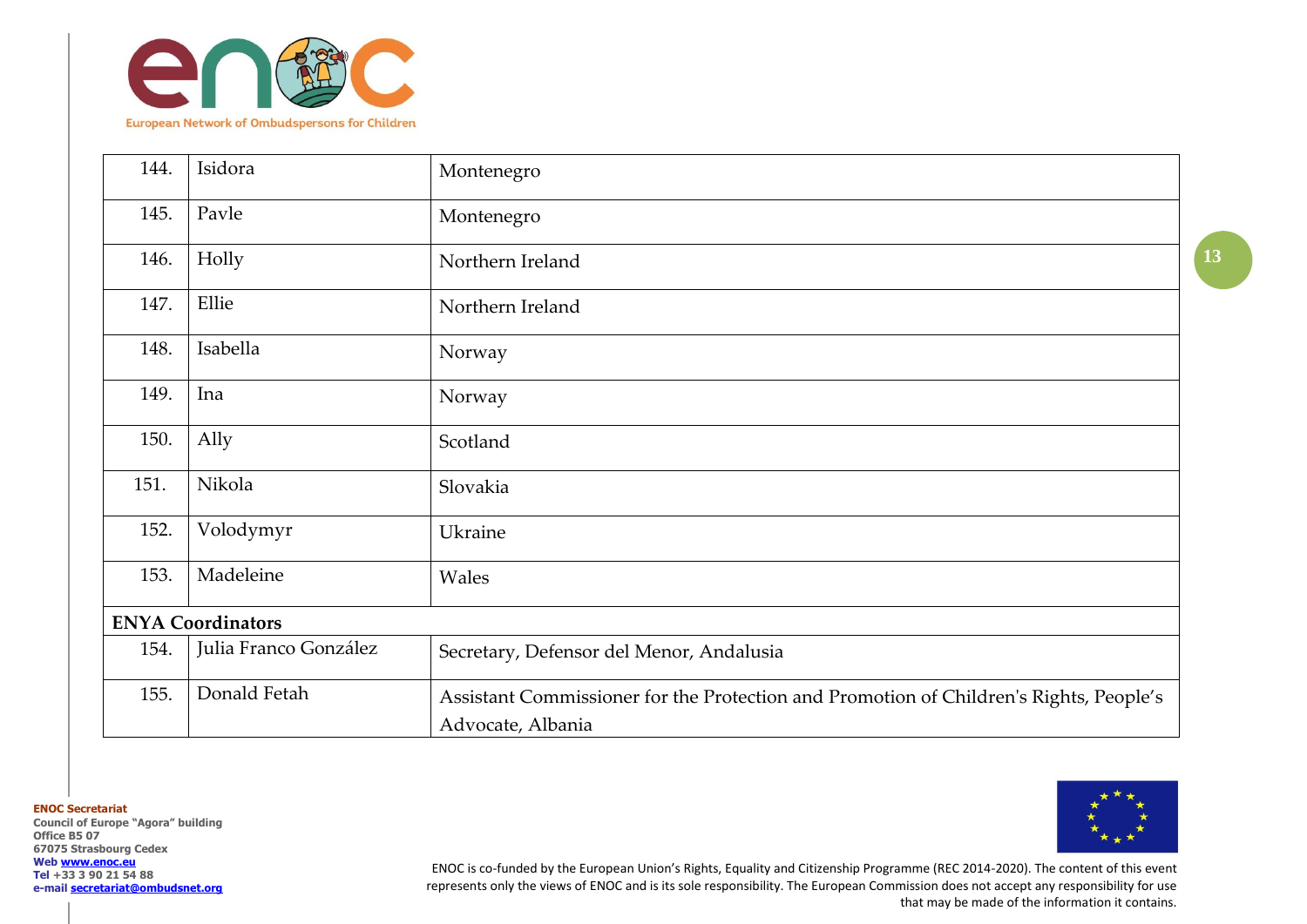

| 156. | Daniel Toda Castán      | European and International Affairs Officer, Ararteko, Ombudsman for the Basque                                                                                                  |
|------|-------------------------|---------------------------------------------------------------------------------------------------------------------------------------------------------------------------------|
|      |                         | Country                                                                                                                                                                         |
| 157. | Kristiana Kuneva        | Expert - Rights of the Child Directorate, Bulgaria                                                                                                                              |
| 158. | Anna Piferrer           | Advisor, Catalan Ombudsman                                                                                                                                                      |
| 159. | Améri Driss             | Cap J', Défenseurs des droits, France                                                                                                                                           |
| 160. | Federica Mariniello     | Officer, Italian Independent Authority for Children and Adolescents                                                                                                             |
| 161. | Suzanne Garcia Imbernon | ENYA General Coordinator, Office of the Commissioner for Children, Malta                                                                                                        |
| 162. | Duska Sljivancanin      | Senior advisor for children's rights, Protector of Human Rights and Freedoms of<br>Montenegro                                                                                   |
| 163. | Ken Smyth               | Participation Manager, Northern Ireland Commissioner for Children and Young People                                                                                              |
| 164. | Kjersti Botnan Larsen   | Senior Advisor, Ombudsman for Children, Norway                                                                                                                                  |
| 165. | Cathy Begley            | Participation Officer, Children and Young People's Commissioner Scotland                                                                                                        |
| 166. | <b>Rhian Evans</b>      | Participation Officer, Children's Commissioner for Wales                                                                                                                        |
| 167. | Sophie Williams         | Participation Officer, Children's Commissioner for Wales                                                                                                                        |
| 168. | Vladlena Roman          | Chief Specialist of the Department for the Observance of the Rights of the Child and the<br>Family of the Secretariat of the Ukrainian Parliament Commissioner for Human Rights |